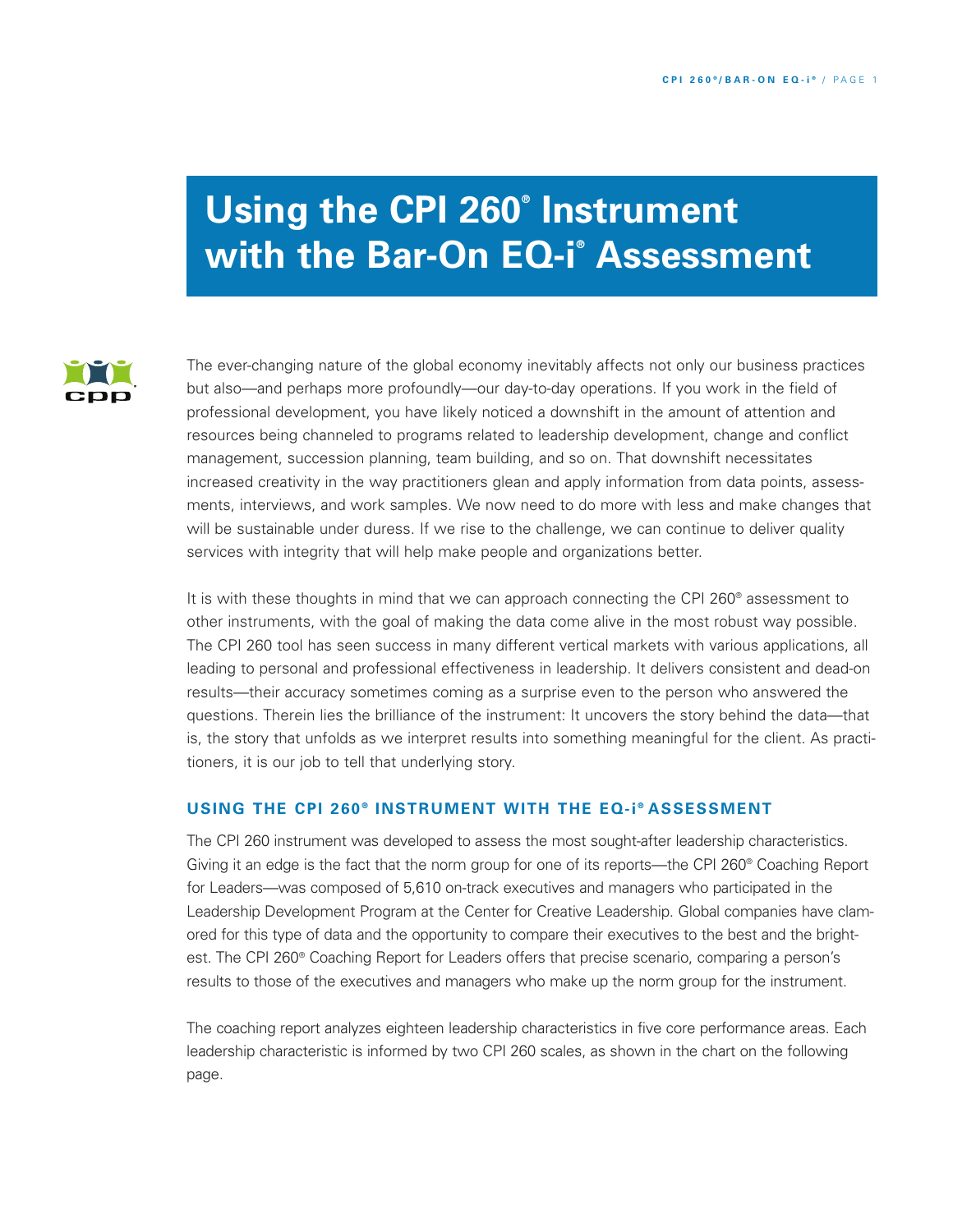| <b>Core Performance Area</b>       | <b>CPI 260<sup>®</sup> Leadership Characteristic</b> | <b>CPI 260<sup>®</sup> Scales</b> |
|------------------------------------|------------------------------------------------------|-----------------------------------|
| <b>Self-management</b>             | Self-awareness                                       | Self-acceptance                   |
|                                    |                                                      | Empathy                           |
|                                    | Self-control                                         | Self-control                      |
|                                    |                                                      | <b>Social Conformity</b>          |
|                                    | Resilience                                           | Well-being                        |
|                                    |                                                      | Self-acceptance                   |
| <b>Organizational Capabilities</b> | Use of Power and Authority                           | Dominance                         |
|                                    |                                                      | Self-control                      |
|                                    | <b>Comfort with Organizational Structures</b>        | <b>Social Conformity</b>          |
|                                    |                                                      | Achievement via Conformance       |
|                                    | <b>Responsibility and Accountability</b>             | Responsibility                    |
|                                    |                                                      | Leadership                        |
|                                    | <b>Decisiveness</b>                                  | Dominance                         |
|                                    |                                                      | Independence                      |
| <b>Team Building and Teamwork</b>  | <b>Interpersonal Skill</b>                           | Sociability                       |
|                                    |                                                      | Amicability                       |
|                                    | <b>Understanding Others</b>                          | Empathy                           |
|                                    |                                                      | Insightfulness                    |
|                                    | <b>Capacity for Collaboration</b>                    | <b>Tolerance</b>                  |
|                                    |                                                      | <b>Creative Temperament</b>       |
|                                    | Working with and Through Others                      | <b>Managerial Potential</b>       |
|                                    |                                                      | Independence                      |
| <b>Problem Solving</b>             | Creativity                                           | <b>Creative Temperament</b>       |
|                                    |                                                      | Achievement via Independence      |
|                                    | <b>Handling Sensitive Problems</b>                   | Empathy                           |
|                                    |                                                      | Dominance                         |
|                                    | <b>Action Orientation</b>                            | Sensitivity                       |
|                                    |                                                      | Flexibility                       |
| <b>Sustaining the Vision</b>       | Self-confidence                                      | Leadership                        |
|                                    |                                                      | Independence                      |
|                                    | <b>Managing Change</b>                               | Flexibility                       |
|                                    |                                                      | Self-control                      |
|                                    | Influence                                            | <b>Dominance</b>                  |
|                                    |                                                      | Sociability                       |
|                                    | <b>Comfort with Visibility</b>                       | <b>Social Presence</b>            |
|                                    |                                                      | <b>Capacity for Status</b>        |

*Source:* Adapted from *CPI 260® Coaching Report for Leaders: Advanced Guide for Interpretation* by Sam Manoogian (Mountain View, CA: CPP, Inc., 2006), p. 7. Copyright 2006 by CPP, Inc. All rights reserved.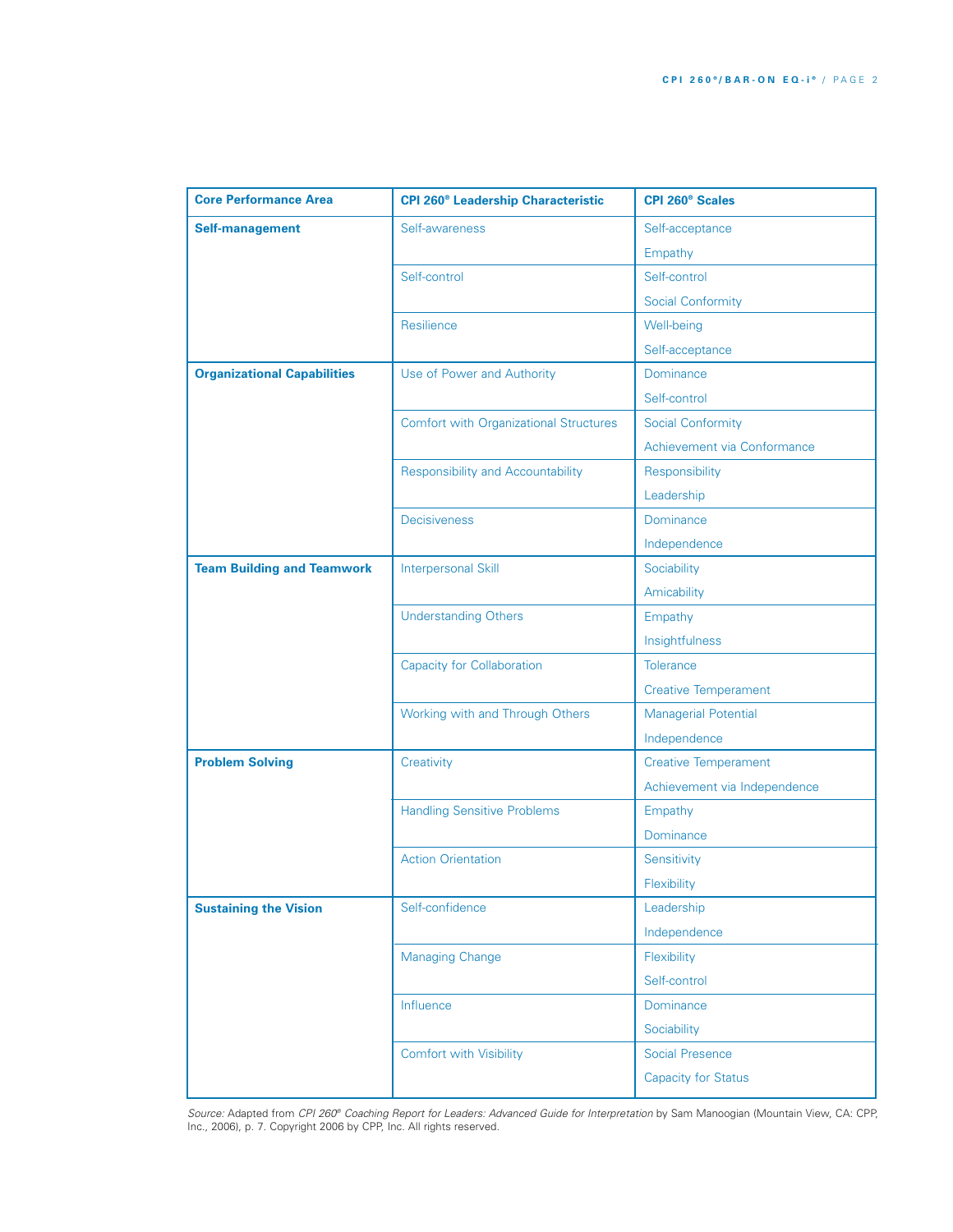CPI 260 data can be combined with data derived from other instruments, such as the *Emotional Quotient-Inventory* (EQ-i ®) assessment developed by Reuven Bar-On, to offer a more holistic picture of the person with whom we are working. As its name implies, the EQ-i instrument was developed specifically to evaluate a person's emotional intelligence. When we blend EQ data with information from the CPI 260 assessment on leadership competencies, we see a comprehensive picture of behavior, attitudes, and competencies.

News headlines frequently trumpet the inevitable and sometimes tragic consequences of brilliant people exhibiting poor judgment, immaturity, and a lack of insight around their personal and professional decisions. And we have seen numerous examples of the fallout from high-potential executives having superior technical competencies but lacking the emotional intelligence to be an effective manager or leader. It is here that people get stuck as individual contributors with nowhere to go. The CPI 260 and EQ-i assessments can help them get unstuck and break through to the next level of effectiveness and performance.

To understand how the CPI 260 and EQ-i assessments communicate with each other (i.e., whether the data reinforce/confirm or deny/dispute the hypotheses of one instrument or the other, as if in a conversation about the person who took both instruments), we can look at their individual data offerings and think about how we can use that information. The charts below and on the following page list similarities and differences in the areas assessed by the two instruments.

As we look at the two columns in each chart, we see that some categories seem to closely parallel their counterpart in the other assessment. Others touch on only some of what is explained or examined by the other instrument. Let's dig into the meanings of some of the CPI 260 leadership characteristics and EQ-i subscales to illustrate potential synergies in the data.

| <b>CPI 260<sup>®</sup> Leadership Characteristic</b> | <b>EQ-i<sup>®</sup></b> Subscale |
|------------------------------------------------------|----------------------------------|
| Self-awareness                                       | <b>Emotional Self-Awareness</b>  |
| Self-control                                         | <b>Impulse Control</b>           |
| Resilience                                           | <b>Stress Tolerance</b>          |
| <b>Responsibility and Accountability</b>             | <b>Social Responsibility</b>     |
| <b>Decisiveness</b>                                  | <b>Problem Solving</b>           |
| <b>Interpersonal Skill</b>                           | Interpersonal Relationship       |
| <b>Understanding Others</b>                          | Empathy                          |
| <b>Capacity for Collaboration</b>                    | Interpersonal Relationship       |
| Creativity                                           | Flexibility (partial)            |
| Self-confidence                                      | Self-Regard                      |
| <b>Managing Change</b>                               | <b>Stress Tolerance</b>          |
| Influence                                            | <b>Assertiveness</b>             |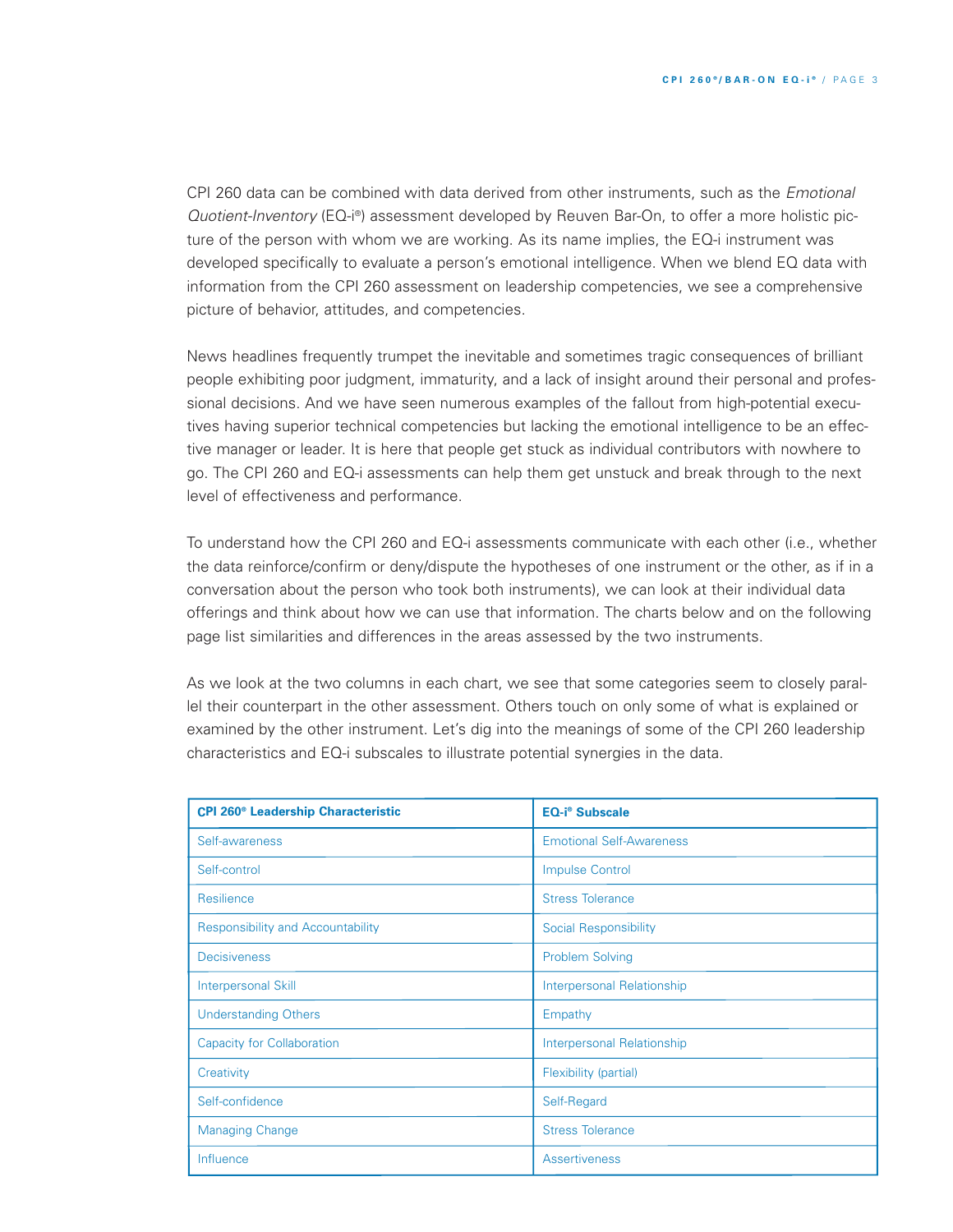| <b>CPI 260<sup>®</sup> Scale</b> | <b>EQ-i<sup>®</sup> Subscale</b>   |
|----------------------------------|------------------------------------|
| Dominance                        | <b>Assertiveness</b>               |
| <b>Capacity for Status</b>       | Self-Actualization                 |
| Sociability                      | <b>Interpersonal Relationship</b>  |
| Social Presence                  | Self-Regard and Self-Actualization |
| Independence                     | Independence                       |
| Empathy                          | Empathy                            |
| Responsibility                   | <b>Social Responsibility</b>       |
| Social Conformity                | <b>Reality Testing (partial)</b>   |
| Self-control                     | <b>Impulse Control</b>             |
| Good Impression                  | Optimism (partial)                 |
| Well-being                       | <b>Happiness and Optimism</b>      |
| <b>Tolerance</b>                 | Stress Tolerance (partial)         |

# **Self-acceptance (CPI 260 ® Instrument) and Emotional Self-Awareness (EQ-i ®)**

The **Self-acceptance** scale of the CPI 260 tool asks people how capable they are of looking at the less desirable parts of themselves and making peace with them. If people are able to see that, for the most part, they have positive qualities that others may appreciate and see as valuable, it provides them with comfort and stability for when they are examining a quality they possess that is either not productive or undesirable. This invokes the "warts and all" theory that, as long as we can come to terms with the ugly parts of ourselves, we have the potential to really love the best parts of ourselves. From the EQ-i perspective, **Emotional Self-Awareness** is defined as people's ability to recognize their feelings, to differentiate between them, to know why they are feeling these feelings, and to recognize the impact these feelings have on others around them.

When we blend data that offer insights into how people have made peace with themselves (CPI 260 tool) and how they identify their feelings (EQ-i), we have the very essence of measuring EQ at the highest level. We can imagine that clients who score high in both areas tend to be deliberate about their interactions with others and know how to respond appropriately in difficult situations. They will not be derailed if they are questioned or challenged about an idea or process but rather will listen to the feedback and use it as constructive criticism. When clients score low in both areas, it signifies a possible lack of desire to take responsibility in their interactions with others. They may be too fragile to take in positive constructive criticism and so may become defensive or turn inward and feel shame, doubt, and/or anger. Our goal as professionals in partnering with our clients is to give them tools to help them accept who they are and change those things that are not working for them.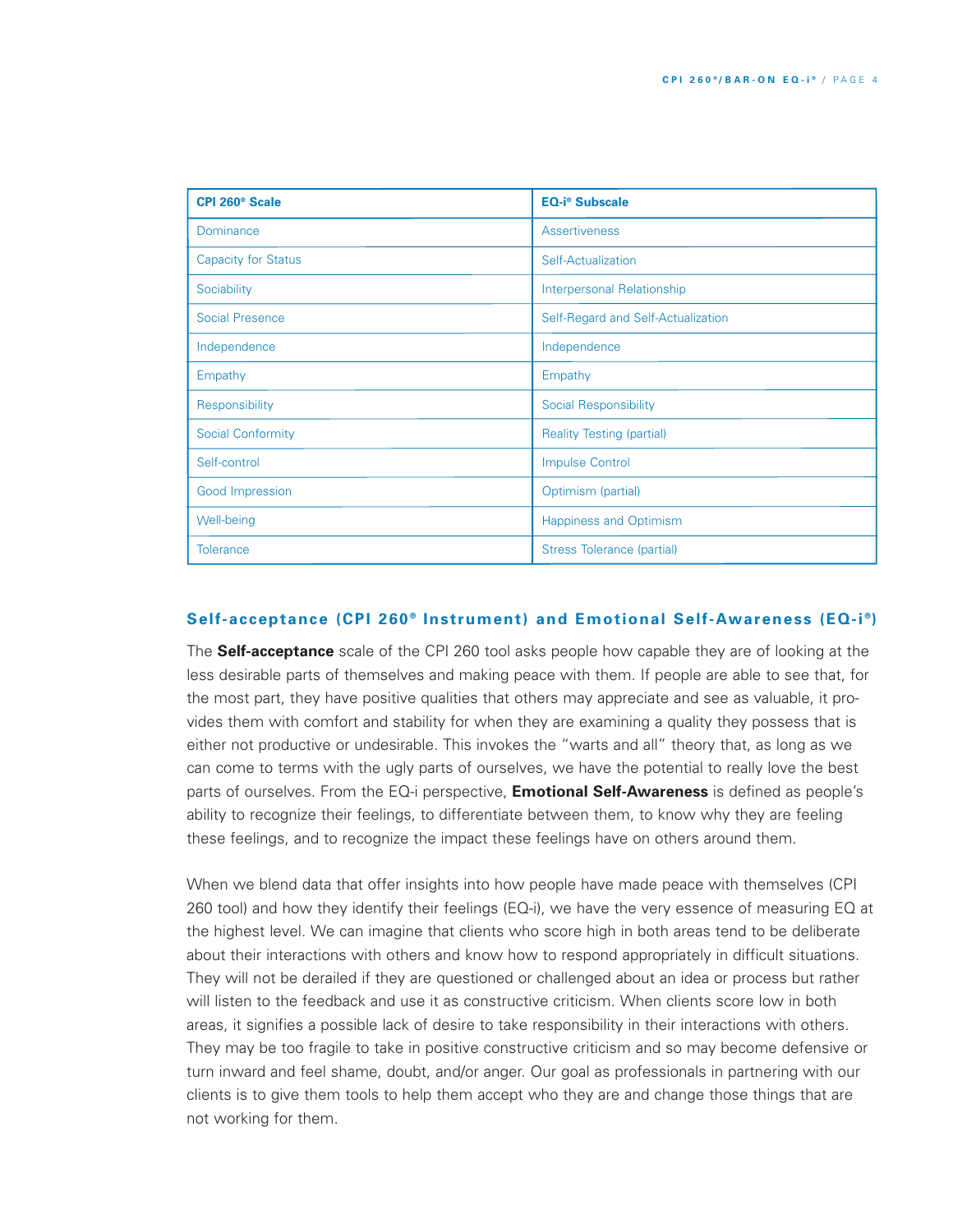### **Self-control (CPI 260 ® Instrument) and Impulse Control (EQ-i ®)**

"Foot-in-mouth disease" has stalled the career of many bright and capable executives. Once people have offered critical feedback or comments to others, they can never truly take back what they said. It is imperative, then, for them to know beforehand what their knee-jerk reaction to a challenging situation is likely to be. The CPI 260 leadership characteristic **Self-control** examines the degree to which clients are able to regulate themselves in the best and worst of circumstances. **Impulse Control** on the EQ-i assessment explores their ability to resist or delay an impulse or the temptation to act.

It would be strange to find that a client had scored high in one of these categories and low in the other. Such a mismatch would indicate some inconsistent behavior or possibly a difference in perspective at the time he took the two assessments. When we see low scores in both categories, we can bet that the person has had some challenges in interacting with others. Impulsive behaviors come in many forms. For some, impulses may be self-destructive; for others, they may get in the way of working effectively with others. Our hope is that we see higher scores in both categories so that our clients present as reasonable people capable of assessing situations as they arise and contemplating the best course of action toward the solution they seek. We want our clients to be able to pause before speaking, reacting, or taking action, so that they don't do something they will later regret. The CPI 260 Self-control leadership characteristic is curvilinear, in that a score that is too high (>70) might imply that the client is too restrictive in his actions and communications with others. This person's profile might indicate that he is wound too tightly or plays things too safely and has difficulty taking risks. In such a case, it would be best to help the client experiment with small, calculated risks until he can have success and broaden the scope of his behaviors.

### **Resilience (CPI 260 ® Instrument) and Stress Tolerance (EQ-i ®)**

How quickly people bounce back from problems can be predictive of whether they will rise or fall in the face of difficult circumstances. **Resilience** probes this process in terms of what people do with the "failure" (i.e., blame themselves or see it as a learning experience) and whether and how they reboot to try again in hopes of achieving a more successful result. Similarly, **Stress Tolerance** has to do with people's ability to be resourceful and effective and to remain composed during a problematic situation. It also involves the degree of optimism people bring to most situations and their overall life perspective. Combining our understanding of all these aspects of personality can help us analyze where people have the capacity to go after they make a mistake. We have researched, read, and observed that those who are capable of managing their reaction to failure well are the ones who succeed in the long term. When people hang on to resentments or internalize anger as a result of a goal they have missed, it weighs them down and alters their judgment indefinitely.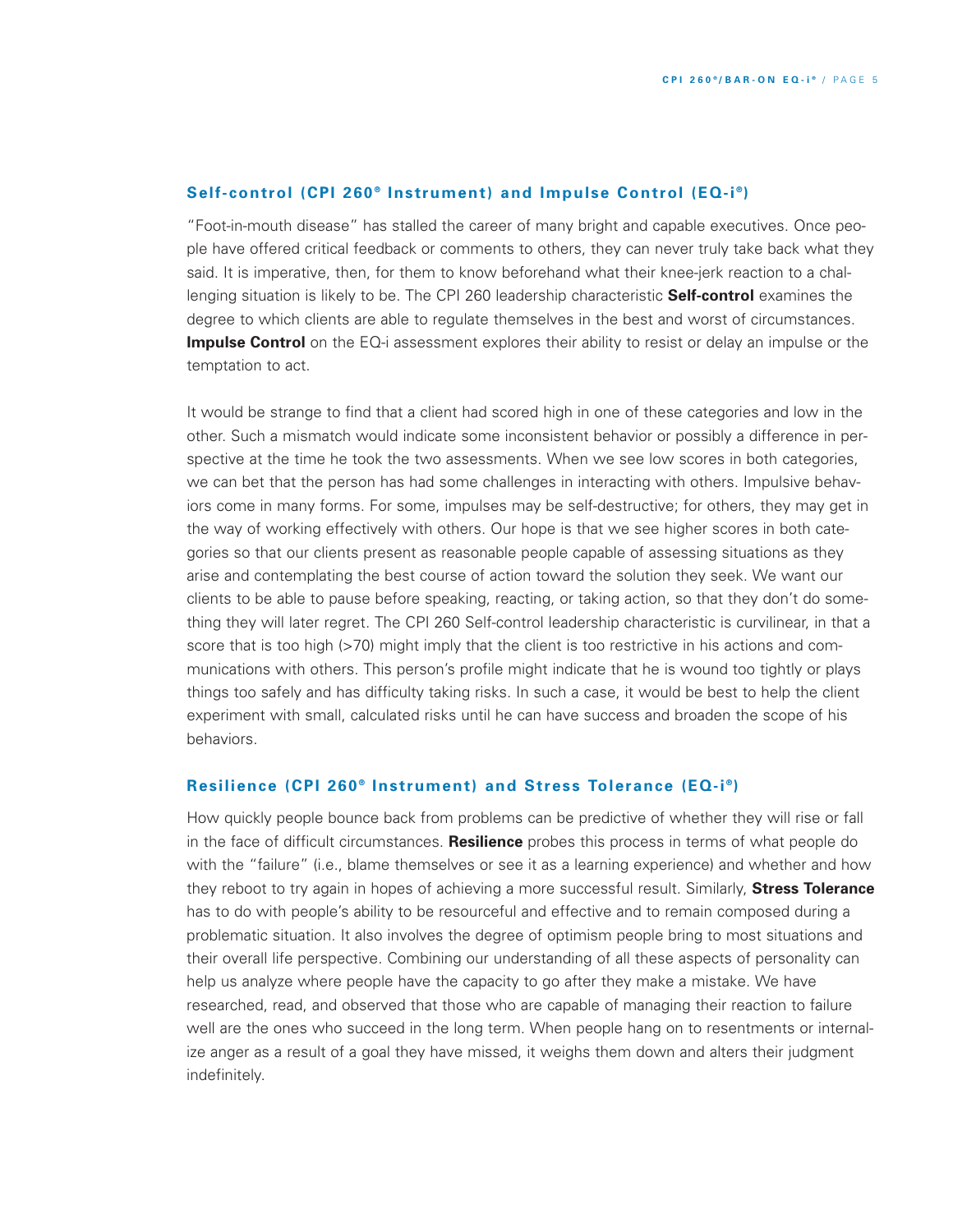## **Responsibility and Accountability (CPI 260 ® Instrument) and Social Responsibility (EQ-i ®)**

This is one of the areas in which the two assessments are not completely aligned but there is some overlap. **Responsibility and Accountability** looks at people's desire to make a contribution to and own the work they are doing and thus the degree to which they feel motivated to act. For talent management professionals, the pressure is on in this area—budgets are being slashed, and everyone is having to do more with less. If people choose not to be present and accountable for mistakes or successes, the future of their role and position may be unclear. They could lose respect, projects, maybe even their job because now there are hundreds of people lining up to take it! This category also taps into what motivates people and what people are willing to do to get what they want. **Social Responsibility** looks more at the effect of people's performance on those around them, both in their community and in the larger society. It assesses people's ability to demonstrate cooperation with and contribution to their social group or community. Delegation becomes a delicate balance for executives, as they feel connected to their work but at times have to assign the implementation phase to someone else. When people score too high on Social Responsibility, it can mean they have a difficult time letting go of work and delegating it to another appropriate person to complete it.

# **Decisiveness (CPI 260 ® Instrument) and Problem Solving (EQ-i ®)**

People's ability to make important decisions and use their judgment wisely becomes even more critical in lean times. **Decisiveness** looks at both their ability to influence others (Dominance) and their level of comfort with being independent and possibly standing alone behind tough or unpopular decisions (Independence). **Problem Solving** explores people's ability to identify and define problems as well as to generate and implement potentially effective solutions. It is the action that results from their decisiveness, as the process of problem solving requires making a multitude of both small and large decisions along the way. Problem solving also requires a degree of creativity and action orientation around getting the desired result.

On the CPI 260 tool, Creative Temperament, Dominance, Empathy, Flexibility, and other scales are involved in assessing the core performance area of problem solving. A high score on Decisiveness does not necessarily imply a high score on Problem Solving. For example, a person could make quick decisions without addressing the important elements of the problem and, as a result, not make the best possible decision. The ideal is for clients to score high in both of these areas, where the EQ-i Problem Solving subscale shows the process they take after the decision is actually made. Scoring low in both areas suggests poor management and leadership, as others look to leaders to assist them when they are faced with difficult circumstances.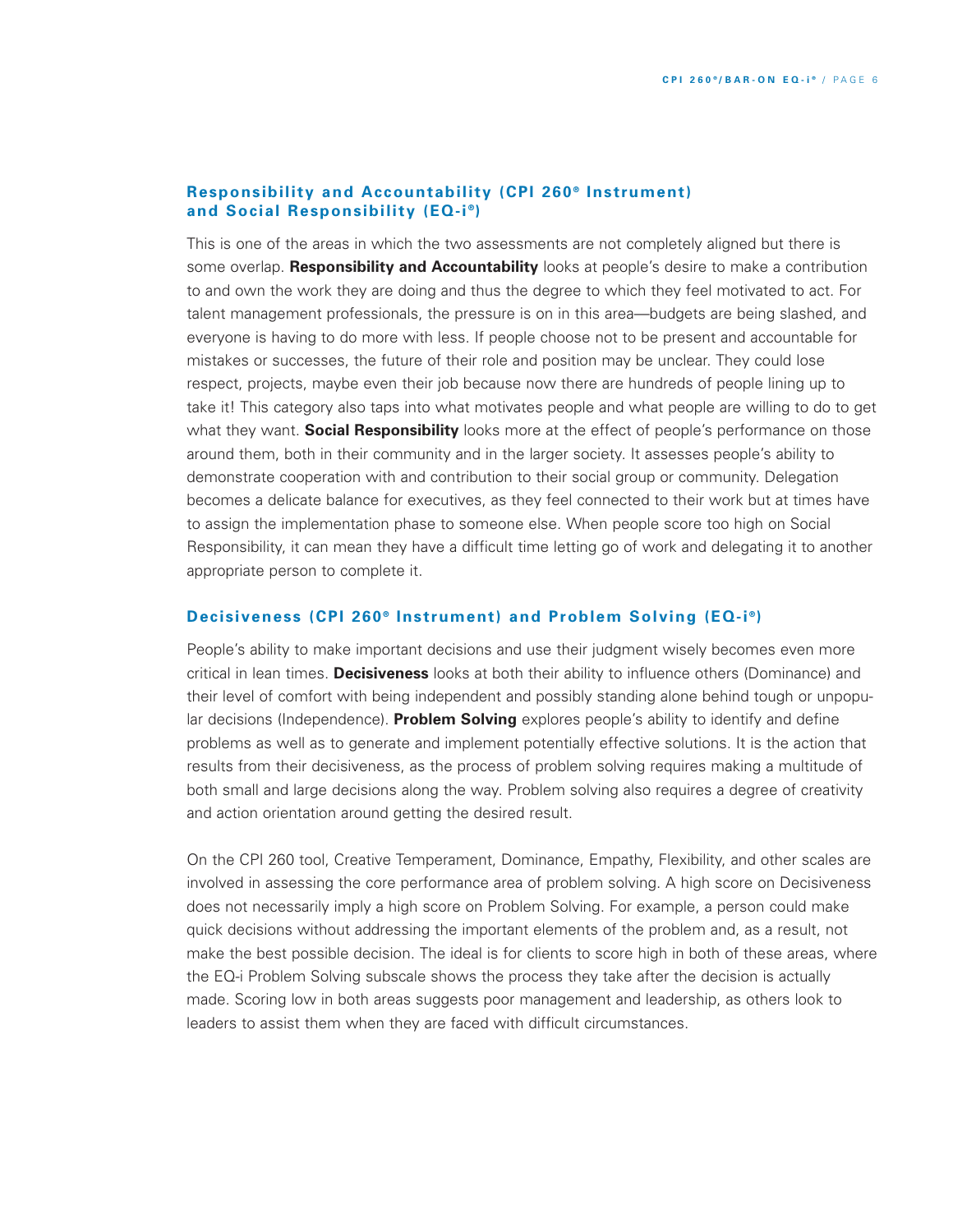# **Interpersonal Skill (CPI 260 ® Instrument) and Interpersonal Relationship (EQ-i ®)**

The data tell us that 25% to 45% of people's success on the job has to do with their EQ, and relationships hinge on the execution of that EQ. **Interpersonal Skill** explores the extent to which people try to collaborate with others in addition to their overall friendliness and approachability. **Interpersonal Relationship** looks at people's ability to create and sustain intimate and rewarding relationships by giving affection to others and receiving it from others. That affection can come in the form of support, praise, or recognition in the workplace. If they do not know how to be considerate of others and/or see the value of doing so, their motivation for engaging in relationships is skewed toward little effort. It is highly unlikely that these scores on the two instruments will not coincide—we can expect both to be either high or low. People with high scores seem to know how to navigate the nuances of corporate culture and the "politically correct" ways to relate and act within their organization. If what they accomplish is even partially based on "who they know," this area becomes critical as we examine the potential of leaders. People with low scores in this area on both instruments may be unaware of their impact on others, selfish, arrogant, socially clumsy, or all of these.

#### **Understanding Others (CPI 260 ® Instrument) and Empathy (EQ-i ®)**

In the CPI 260® Coaching Report for Leaders, the leadership characteristic **Understanding Others** comprises the Empathy and Insightfulness scales, so there is a great deal of overlap between the two instruments in this area. The EQ-i also measures **Empathy** as an integral piece of emotional intelligence. The requirement for people to tune in to how others think and feel becomes increasingly important as their desire for influence rises. Leaders who receive the most loyalty and buy-in are those who can tread the fine line between Insightfulness and Empathy. Insightfulness on the CPI 260 assessment actually asks people about their interest in others in terms of what makes people tick, but this does not necessarily elicit an empathetic response. For example, people can understand why a coworker might be having a problem completing a project because of events in her personal life, but they may choose not to adjust their expectations based on the amount of empathy they feel. Possessing insight doesn't mean they have to act on it. So we may see clients with a much higher score on Empathy in either instrument than on Insightfulness. In either case, their goal is to have high scores on both without overdoing it to the point where they care too much about others' perceptions of or opinions about them. Demonstrating empathy is an essential component of effective leadership.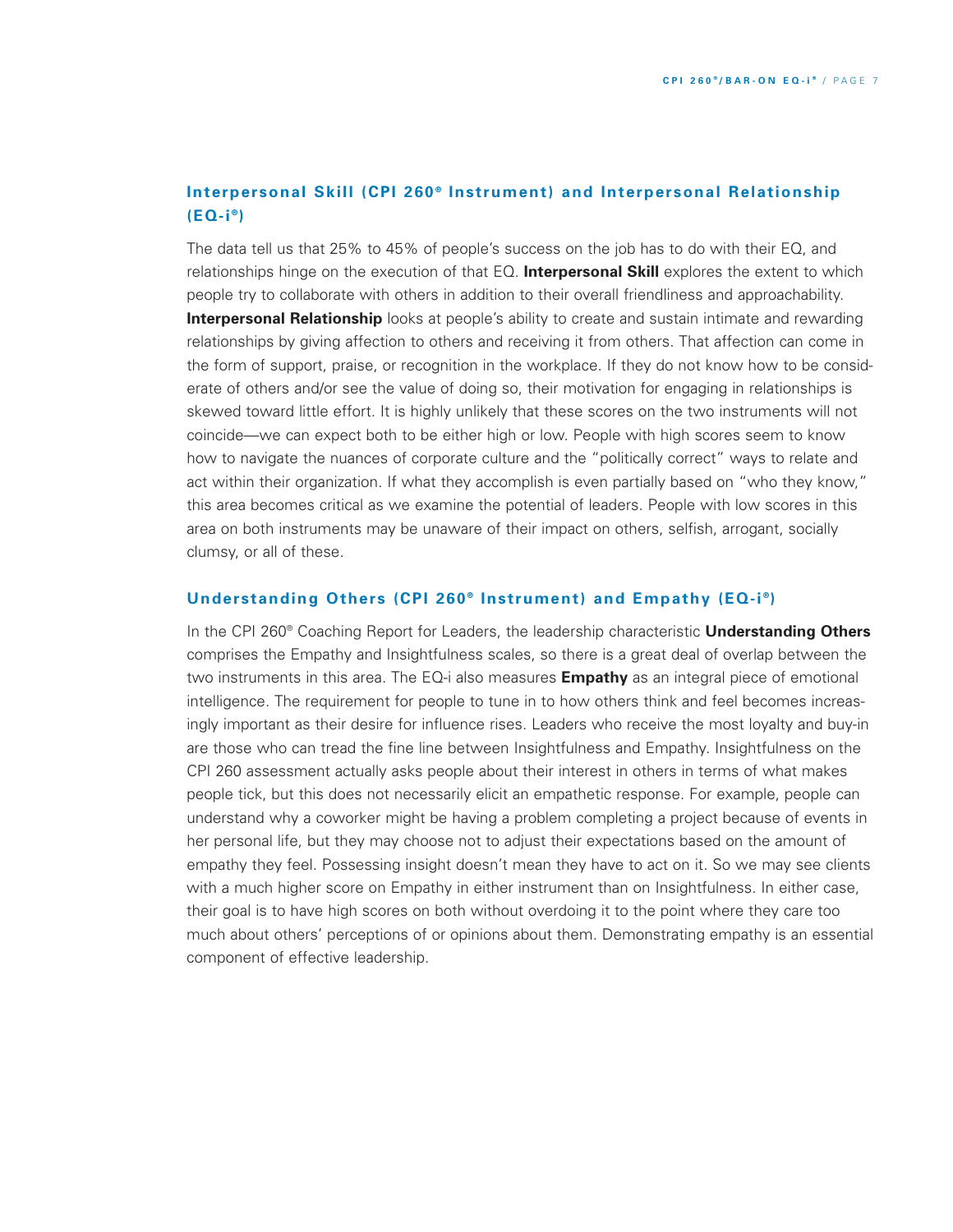# **IMPLICATIONS OF RESULTS**

The chart below explores some implications of people's high and low scores in related areas on the CPI 260 and EQ-i instruments. As stated previously, we would likely not find a high–low combination in some areas, so those combinations have been excluded.

| <b>CPI 260<sup>®</sup> Leadership</b><br><b>Characteristic</b> | EQ-i® Subscale                         | <b>Implications:</b> People with these scores often                                                                                                 |
|----------------------------------------------------------------|----------------------------------------|-----------------------------------------------------------------------------------------------------------------------------------------------------|
| <b>High Self-awareness</b>                                     | <b>High Emotional</b>                  | Are confident and considerate                                                                                                                       |
|                                                                | Self-Awareness                         | Are cooperative and collaborative                                                                                                                   |
|                                                                |                                        | Are mature and composed                                                                                                                             |
|                                                                |                                        | Are secure and emotionally consistent                                                                                                               |
|                                                                |                                        | If Sa is very high (>70), may be arrogant or egotistical.                                                                                           |
| Low Self-awareness                                             | Low Emotional<br>Self-Awareness        | Are insecure and anxious                                                                                                                            |
|                                                                |                                        | Are hard on themselves                                                                                                                              |
|                                                                |                                        | Are unaware of their impact on others                                                                                                               |
|                                                                |                                        | Are critical of themselves and others                                                                                                               |
|                                                                |                                        | When both scores are very low (Sa < 40, ESA < 70), this could be<br>a clinical issue and they should be referred for a mental health<br>assessment. |
| <b>High Self-awareness</b>                                     | Low Emotional                          | Experience difficulty when others don't buy into their ideas                                                                                        |
|                                                                | Self-Awareness                         | Have a hard time taking no for an answer                                                                                                            |
|                                                                |                                        | Are bossy, pushy, and/or impatient                                                                                                                  |
|                                                                |                                        | Are not insightful about how their behavior affects others                                                                                          |
|                                                                |                                        | These implications are particularly true if $Sa > 70$ .                                                                                             |
| <b>High Self-control</b>                                       | <b>High Impulse</b><br>Control         | Are rigid                                                                                                                                           |
|                                                                |                                        | Need structure                                                                                                                                      |
|                                                                |                                        | Have difficulty being flexible                                                                                                                      |
|                                                                |                                        | Are overly concerned with self-regulation                                                                                                           |
|                                                                |                                        | When $Sc > 70$ and $IC > 120$ , they may be holding on to things too<br>tightly-they need to let go and delegate to others.                         |
| Low Self-control                                               | Low Impulse<br>Control                 | Are erratic and inconsistent                                                                                                                        |
|                                                                |                                        | Engage in risky behaviors                                                                                                                           |
|                                                                |                                        | Are blunt and emotionally impulsive                                                                                                                 |
|                                                                |                                        | Say things they immediately regret                                                                                                                  |
|                                                                |                                        | If $Sc < 40$ and $IC < 70$ , they may exhibit self-destructive behavior.                                                                            |
| <b>High Resilience</b>                                         | <b>High Stress</b><br><b>Tolerance</b> | Are capable of managing highly stressful situations                                                                                                 |
|                                                                |                                        | Try not to takes things personally                                                                                                                  |
|                                                                |                                        | Are optimistic about life                                                                                                                           |
|                                                                |                                        | Are well practiced in self-care                                                                                                                     |
|                                                                |                                        | If ST is very high, they may have excellent coping mechanisms that could<br>prolong difficult circumstances and have negative long-term effects.    |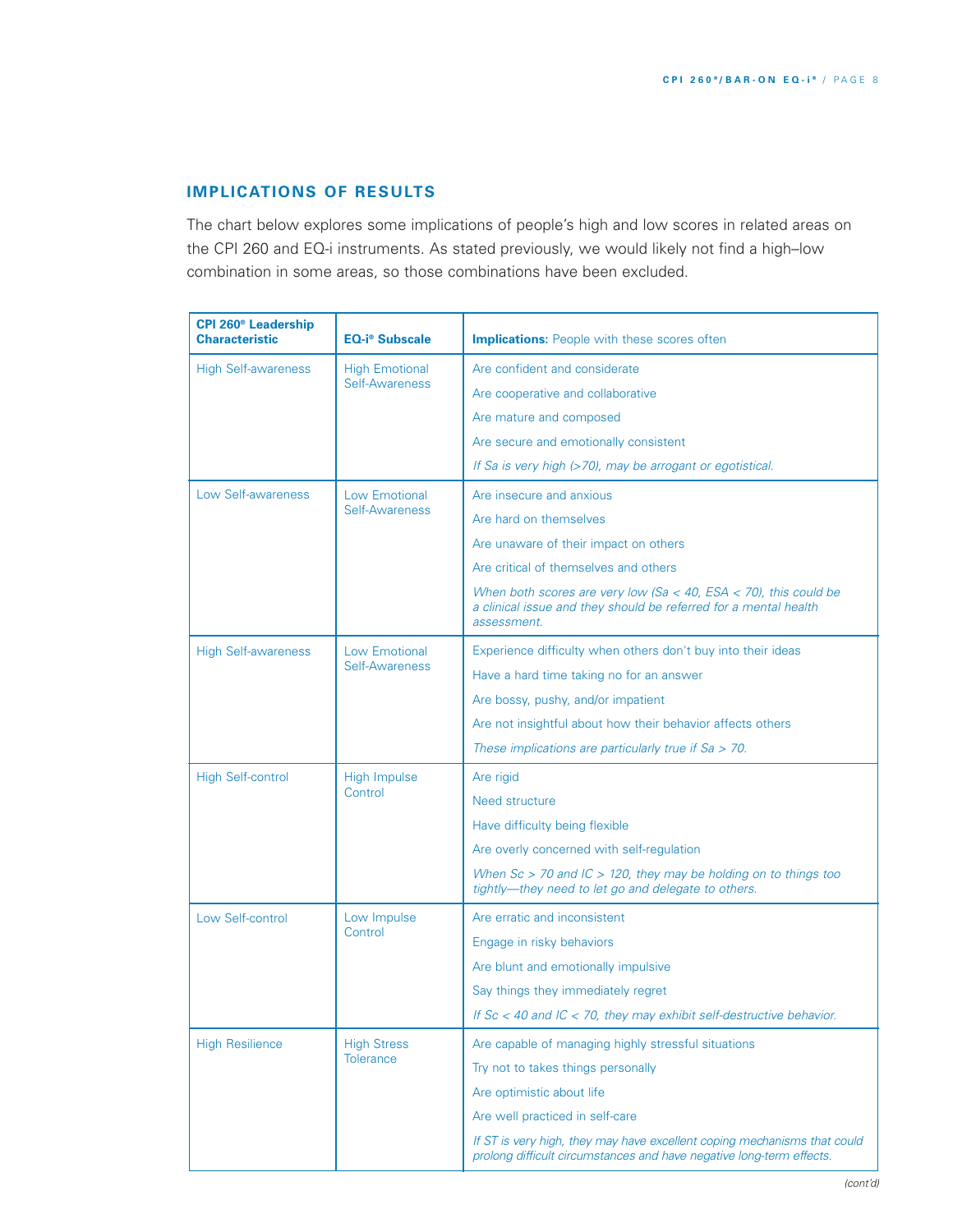| <b>CPI 260<sup>®</sup> Leadership</b><br><b>Characteristic</b> | <b>EQ-i<sup>®</sup></b> Subscale      | <b>Implications:</b> People with these scores often                                                              |
|----------------------------------------------------------------|---------------------------------------|------------------------------------------------------------------------------------------------------------------|
| Low Resilience                                                 | <b>Low Stress</b><br><b>Tolerance</b> | Feel like the world is against them                                                                              |
|                                                                |                                       | Are pessimistic                                                                                                  |
|                                                                |                                       | Have difficulty recovering from setbacks                                                                         |
|                                                                |                                       | Become anxious easily                                                                                            |
|                                                                |                                       | If both scores are very low, they may be burned out.                                                             |
| <b>High Responsibility</b>                                     | <b>High Social</b><br>Responsibility  | Are conscientious and hardworking                                                                                |
| and Accountability                                             |                                       | Are interested in doing the "right" thing                                                                        |
|                                                                |                                       | Are concerned about how their work affects others                                                                |
|                                                                |                                       | Are interested in giving back to the community                                                                   |
|                                                                |                                       | If Re is very high, they may feel like everything is up to them and may<br>have difficulty delegating to others. |
| <b>High Responsibility</b>                                     | <b>Low Social</b>                     | Show concern for their work                                                                                      |
| and Accountability                                             | Responsibility                        | Are unlikely to be concerned about the community or their<br>environment                                         |
|                                                                |                                       | Are working in an industry that has negative effects on others                                                   |
|                                                                |                                       | Do not show concern for what people outside their company think<br>about them                                    |
|                                                                |                                       | They may think that as long as they are taking care of themselves,<br>that is all that matters.                  |
| Low Responsibility                                             | <b>Low Social</b><br>Responsibility   | Are rebellious and likely to break rules                                                                         |
| and Accountability                                             |                                       | Make mistakes due to carelessness                                                                                |
|                                                                |                                       | Are uninterested in being a team player                                                                          |
|                                                                |                                       | Are impatient with others                                                                                        |
|                                                                |                                       | They may have a negative effect on other team members and cause<br>tension in the workplace.                     |
| <b>High Decisiveness</b>                                       | <b>High Problem</b><br>Solving        | Are a go-to person                                                                                               |
|                                                                |                                       | Are seen by others as a leader                                                                                   |
|                                                                |                                       | Are confident and independent                                                                                    |
|                                                                |                                       | Are able to think critically and creatively about options                                                        |
|                                                                |                                       | They are likely to be composed, analytical, and good in a crisis.                                                |
| <b>High Decisiveness</b>                                       | Low Problem<br>Solving                | Make decisions too quickly                                                                                       |
|                                                                |                                       | Are impulsive                                                                                                    |
|                                                                |                                       | Don't think things through                                                                                       |
|                                                                |                                       | Are overly focused on directing others                                                                           |
|                                                                |                                       | These statements will be true when $De > 70$ .                                                                   |

*(cont'd)*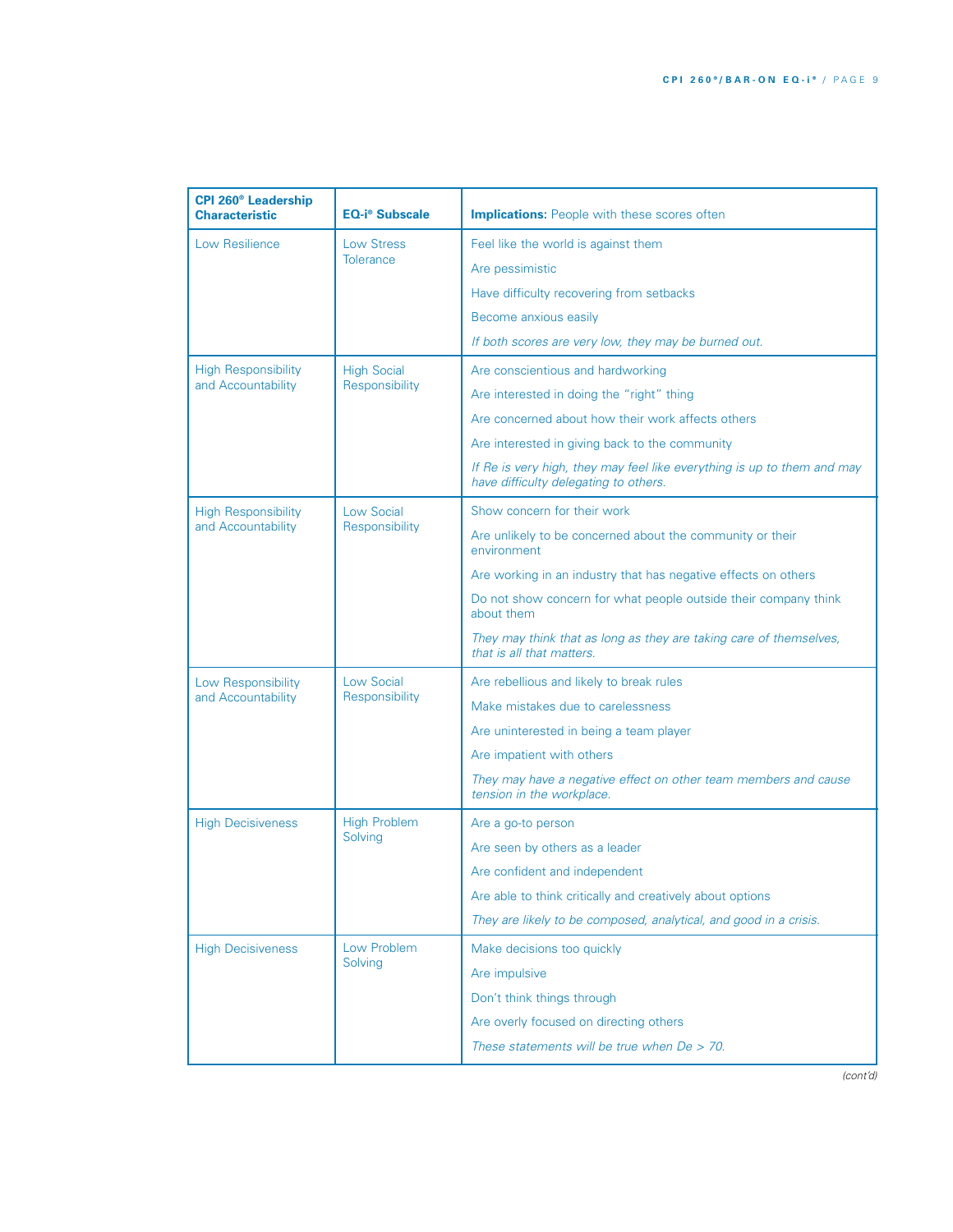| <b>CPI 260<sup>®</sup> Leadership</b><br><b>Characteristic</b> | <b>EQ-i<sup>®</sup> Subscale</b>   | <b>Implications:</b> People with these scores often                                                                |
|----------------------------------------------------------------|------------------------------------|--------------------------------------------------------------------------------------------------------------------|
| High Interpersonal<br><b>Skill</b>                             | High Interpersonal<br>Relationship | Are politically savvy about navigating work relationships                                                          |
|                                                                |                                    | Enjoy being around people                                                                                          |
|                                                                |                                    | Are an effective communicator                                                                                      |
|                                                                |                                    | Are collaborative and a team player                                                                                |
|                                                                |                                    | They are probably well liked by many colleagues and coworkers.                                                     |
| Low Interpersonal                                              | Low Interpersonal<br>Relationship  | Are socially anxious                                                                                               |
| <b>Skill</b>                                                   |                                    | Feel like an outsider and disconnected from others                                                                 |
|                                                                |                                    | Lack motivation to collaborate                                                                                     |
|                                                                |                                    | Are uneasy about making difficult decisions                                                                        |
|                                                                |                                    | They are unlikely to give others the benefit of the doubt and may think<br>negatively of others and relationships. |
| <b>High Understanding</b>                                      | <b>High Empathy</b>                | Establish rapport with others easily                                                                               |
| Others                                                         |                                    | Work hard to tune in to others and relationships                                                                   |
|                                                                |                                    | Are interested in why people do the things they do                                                                 |
|                                                                |                                    | Are warm and friendly with others                                                                                  |
|                                                                |                                    | If $Is > 70$ , they may not be consistently warm with others and may be<br>more analytical.                        |
| Low Understanding                                              | Low Empathy                        | Focus more on people's actions than on their thoughts                                                              |
| <b>Others</b>                                                  |                                    | Feel like an outsider                                                                                              |
|                                                                |                                    | Back away from others and relationships                                                                            |
|                                                                |                                    | Have difficulty connecting with other people's experiences                                                         |
|                                                                |                                    | If both scores are very low, they may be self-centered and immature.                                               |
| <b>High Capacity for</b>                                       | High Interpersonal<br>Relationship | Attempt to be fair and open-minded with others                                                                     |
| Collaboration                                                  |                                    | Want to be seen as cooperative and valuable to the team                                                            |
|                                                                |                                    | Are creative in brainstorming ideas                                                                                |
|                                                                |                                    | Are good at navigating sensitive problems                                                                          |
|                                                                |                                    | If both scores are high, they are likely to be good in a crisis.                                                   |
| <b>High Self-confidence</b>                                    | <b>High Self-Regard</b>            | Are egotistical                                                                                                    |
|                                                                |                                    | Are self-centered and unaware of others' needs                                                                     |
|                                                                |                                    | Have a "my way or the highway" attitude                                                                            |
|                                                                |                                    | Have difficulty receiving negative feedback from others                                                            |
|                                                                |                                    | These statements are true only if these scores are very high.                                                      |
|                                                                |                                    |                                                                                                                    |

*(cont'd)*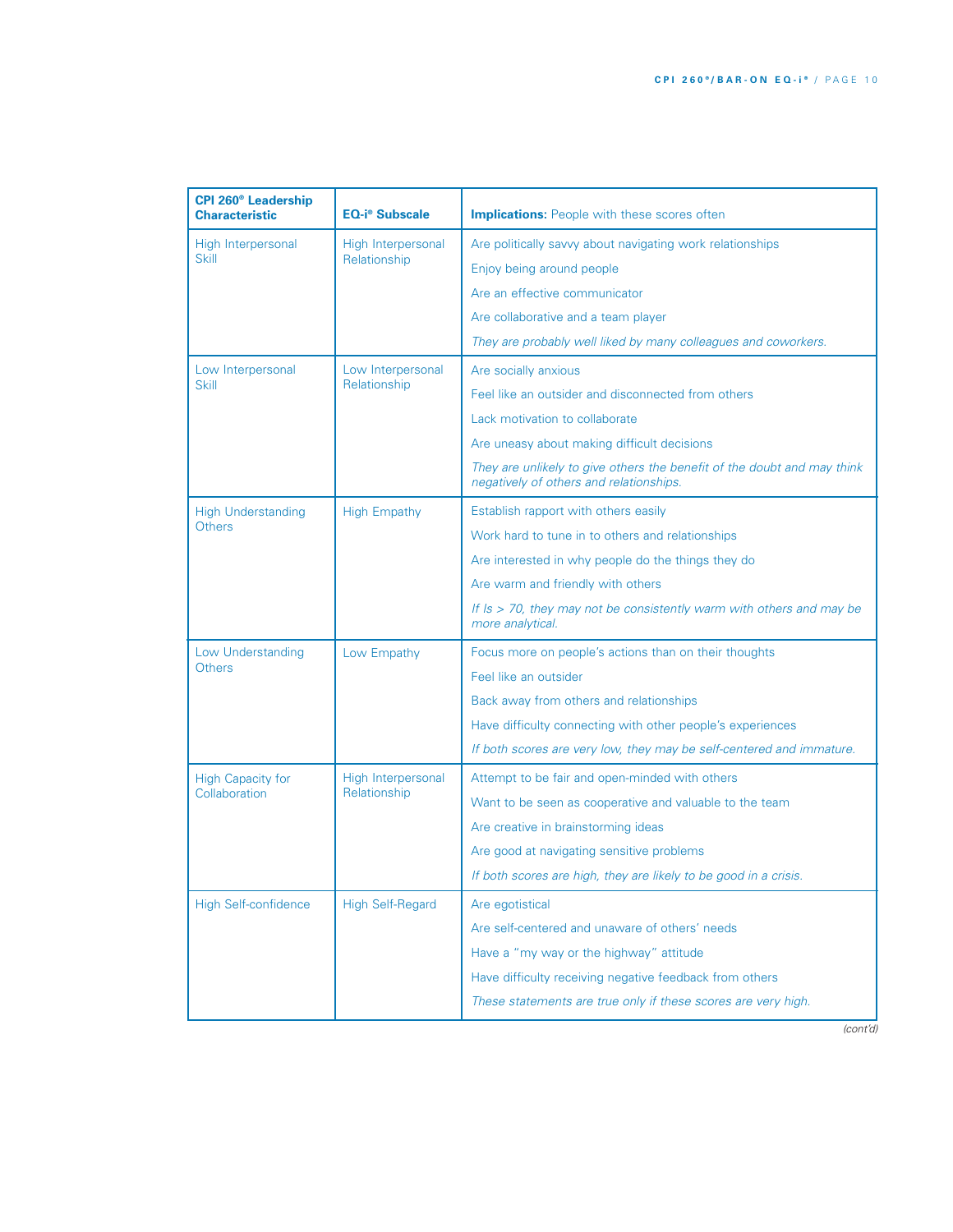| <b>CPI 260<sup>®</sup> Leadership</b><br><b>Characteristic</b> | <b>EQ-i<sup>®</sup> Subscale</b> | <b>Implications:</b> People with these scores often                                                                                                       |
|----------------------------------------------------------------|----------------------------------|-----------------------------------------------------------------------------------------------------------------------------------------------------------|
| <b>High Managing</b>                                           | <b>High Stress</b>               | Are flexible and try to go with the flow                                                                                                                  |
| Change                                                         | <b>Tolerance</b>                 | Are not easily frazzled by crises                                                                                                                         |
|                                                                |                                  | Are able to pause for thought before taking action                                                                                                        |
|                                                                |                                  | Have positive coping mechanisms                                                                                                                           |
|                                                                |                                  | Are a great leader during times of change and turnover                                                                                                    |
|                                                                |                                  | If these scores are very high, too much tolerance for change is<br>not necessarily a good thing: they may have difficulty saying no<br>or setting limits. |
| Low Managing                                                   | <b>Low Stress</b><br>Tolerance   | Are overly rigid and fearful without structure                                                                                                            |
| Change                                                         |                                  | Have difficulty managing conflicts with others                                                                                                            |
|                                                                |                                  | Are impulsive and may catastrophize during a crisis                                                                                                       |
|                                                                |                                  | Become anxious easily, lack effective coping mechanisms                                                                                                   |
|                                                                |                                  | They may not perform well in rapidly changing environments.                                                                                               |
| <b>High Creativity</b>                                         | <b>High Flexibility</b>          | Are innovative and independent                                                                                                                            |
|                                                                |                                  | Are open to ideas and change for the sake of change                                                                                                       |
|                                                                |                                  | Prefer more autonomous working conditions                                                                                                                 |
|                                                                |                                  | Will disengage if micromanaged                                                                                                                            |
|                                                                |                                  | If Creativity is very high, they may become inflexible when their ideas<br>are challenged.                                                                |
| <b>Low Creativity</b>                                          | Low Flexibility                  | Have a more traditional approach                                                                                                                          |
|                                                                |                                  | Need structure to feel comfortable in their work                                                                                                          |
|                                                                |                                  | Avoid risks even when they are necessary                                                                                                                  |
|                                                                |                                  | Don't show a great deal of initiative                                                                                                                     |
|                                                                |                                  | Others may find it difficult to work with them.                                                                                                           |
| <b>High Influence</b>                                          | <b>High Assertiveness</b>        | Are good at obtaining buy-in from others                                                                                                                  |
|                                                                |                                  | Have high visibility in the organization                                                                                                                  |
|                                                                |                                  | Are capable of leading others and making tough choices                                                                                                    |
|                                                                |                                  | Are willing to fight for something they believe in                                                                                                        |
|                                                                |                                  | If both scores are very high, they may have a "my way or the high-<br>way" attitude.                                                                      |
| Low Influence                                                  | <b>Low Assertiveness</b>         | Lack confidence in sharing ideas with others                                                                                                              |
|                                                                |                                  | See themselves as a victim                                                                                                                                |
|                                                                |                                  | Have difficulty establishing rapport                                                                                                                      |
|                                                                |                                  | Have trouble stating what they want and become resentful                                                                                                  |
|                                                                |                                  | They are likely to be passive-aggressive in conflict when they don't<br>get what they want.                                                               |